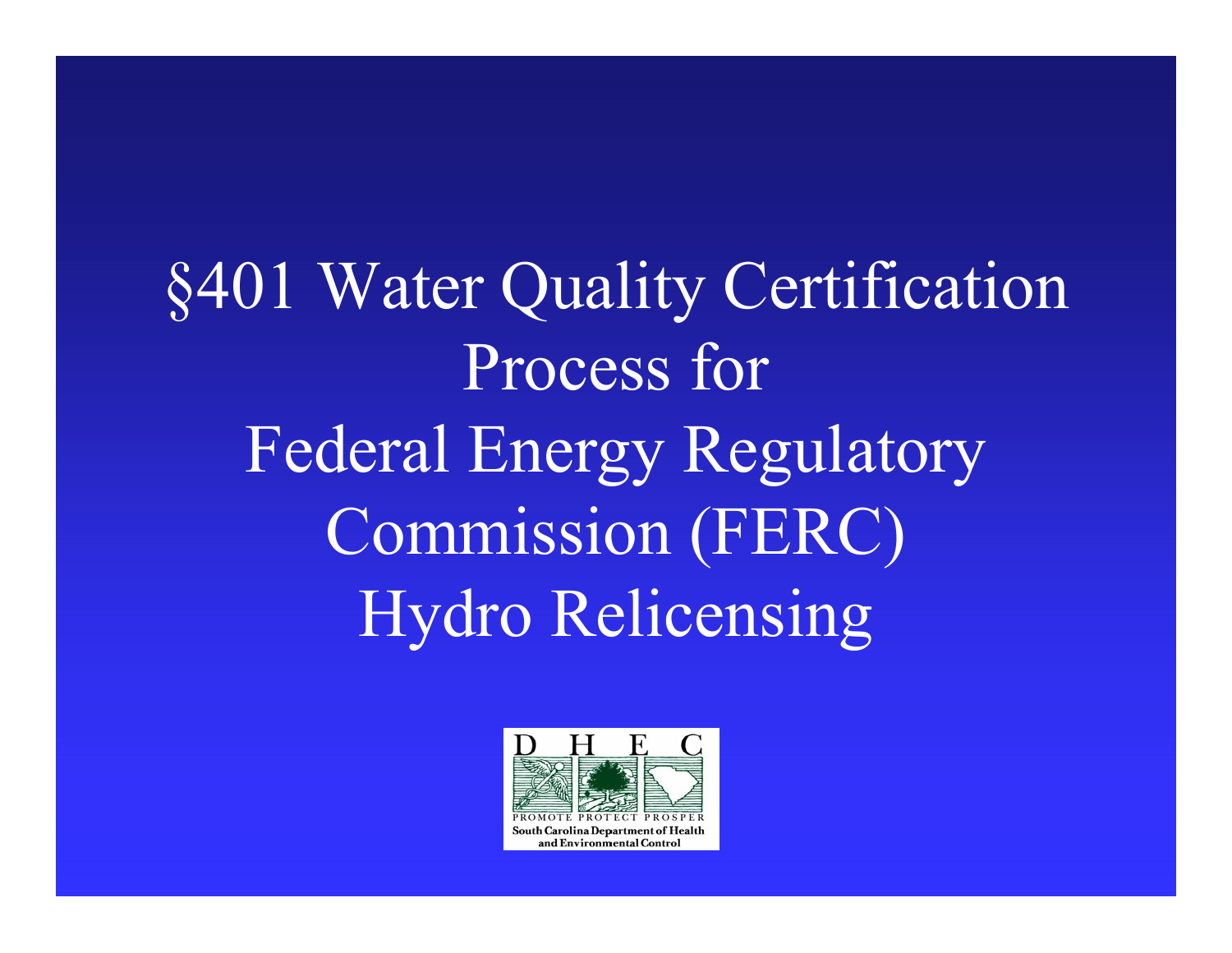### Regulatory Authority

- $\bullet$ **Section 401 Clean Water Act**
- **S.C. R. 61-101 Water Quality Certification**
	- S.C. R. 61-68 Water Classification & Standards.
	- S.C. R. 61-69 Classified Waters.
	- S. C. R. 19-450 Permits for Construction in Navigable Waters (new licenses).
	- Pollution Control Act
	- Through appropriate State Regulations, the 401 Water Quality Certification allows the Department to regulate hydroelectric facilities in a way that provides a reasonable assurance the water quality standards will not be contravened and that existing and classified uses of affected waterbodies will be maintained.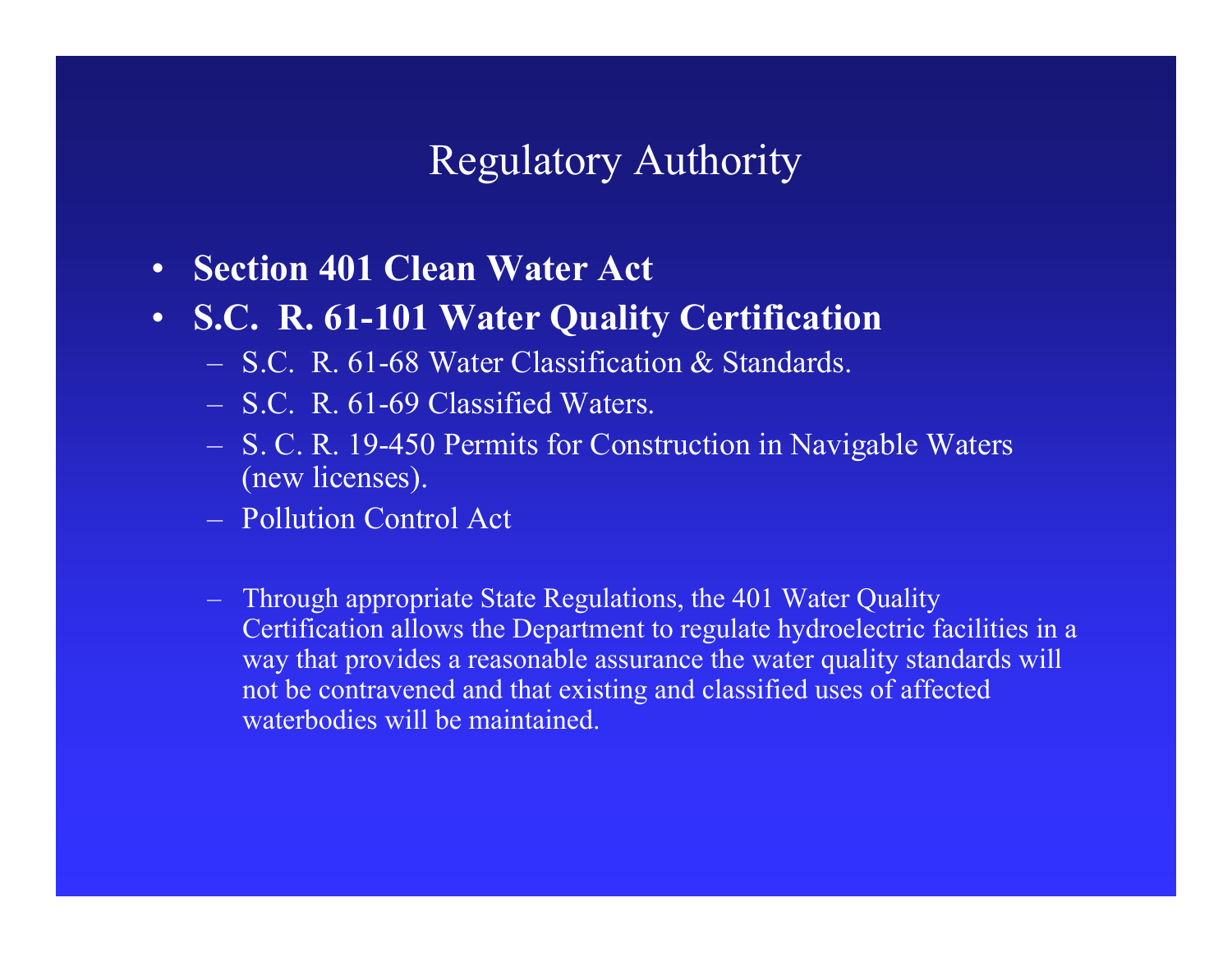**3-Stage Consultation Pre-application process begins First Stage Second Stage Third Stage** Notice of intent ICP & Joint meeting \* Traditional Approach Comments and Decision on Studies \* FERC Dispute Resolution? Study Completion Draft Application Comment on Draft Application \* Request for 401 WQ Cert **Application Filed**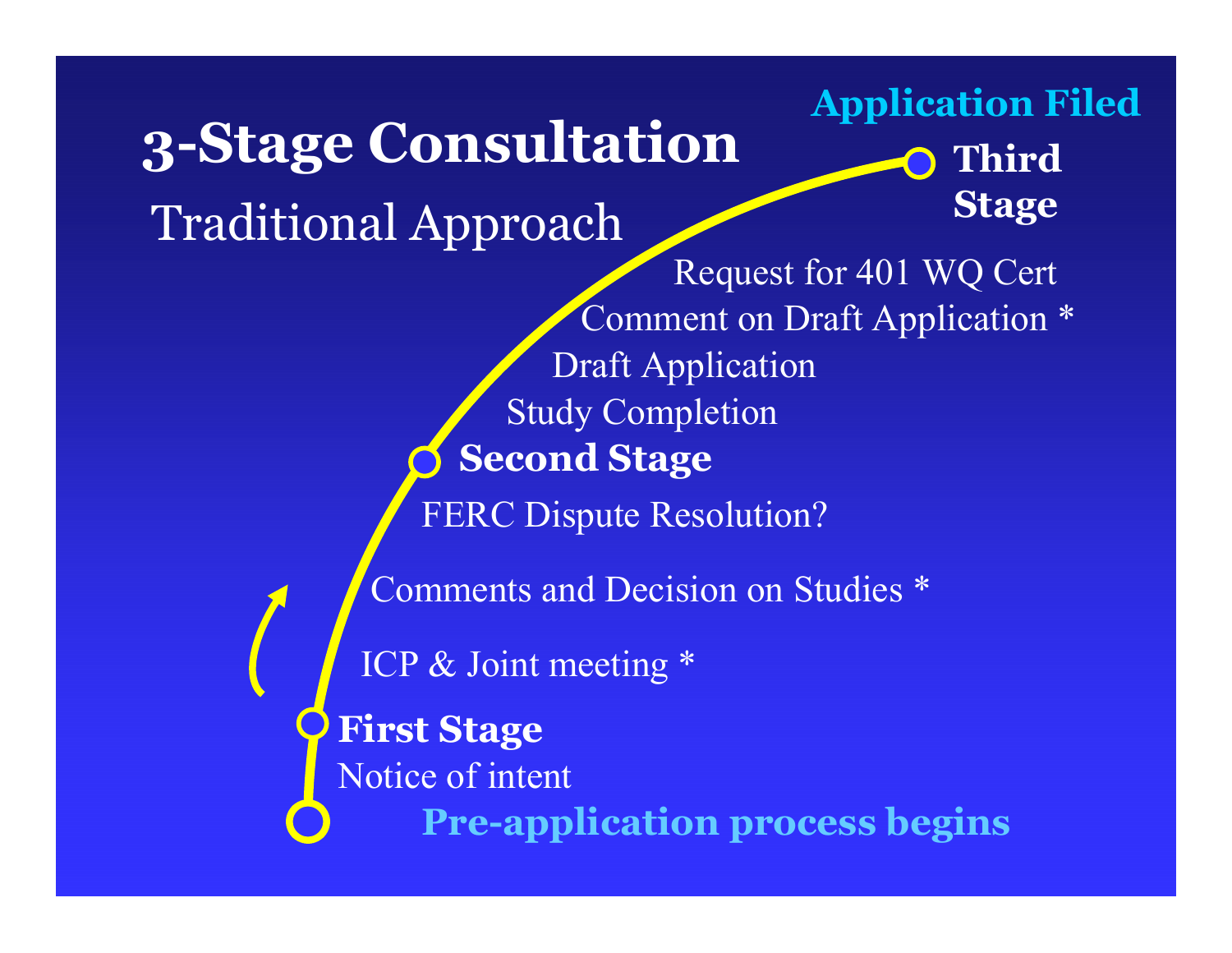# **3-Stage Consultation**

## <sup>8</sup>**First Stage**

Initial review, project modifications, proposed studies

## <sup>8</sup>**Second Stage**

Completion of studies, determination of mitigative measures, draft application

# <sup>8</sup>**Third Stage**

**Final application filed**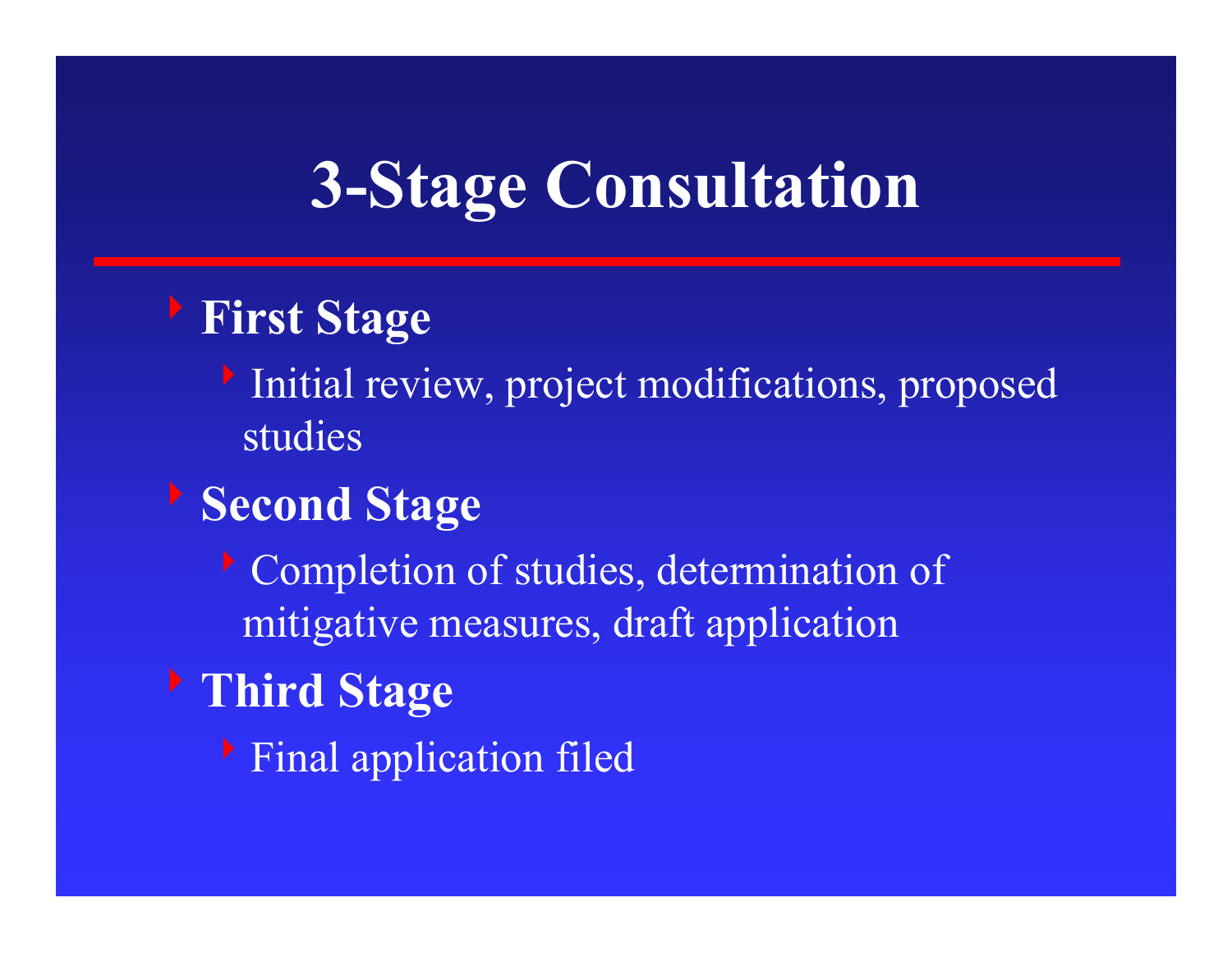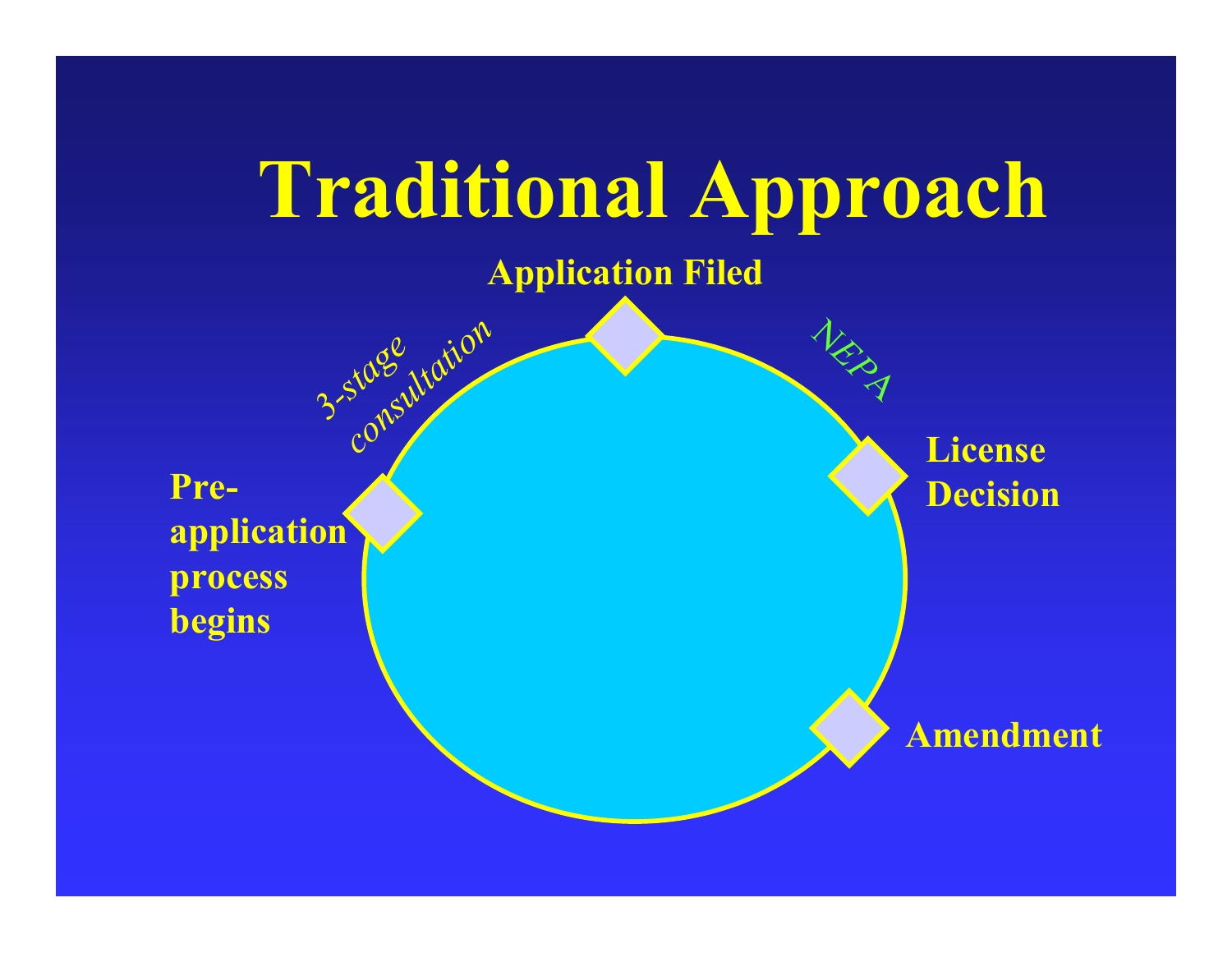FERC Stage I

- $\bullet$  **Receive and Review Initial Consultation Package**
	- Scope of Review for Operation of Hydro Facilities for Licensing/Relicensing May Include:
		- Water Quality
			- D.O. levels in water released from hydro facilities.
			- Temperature of water released from hydro facilities.
			- Other water quality parameters if influenced by hydro operation.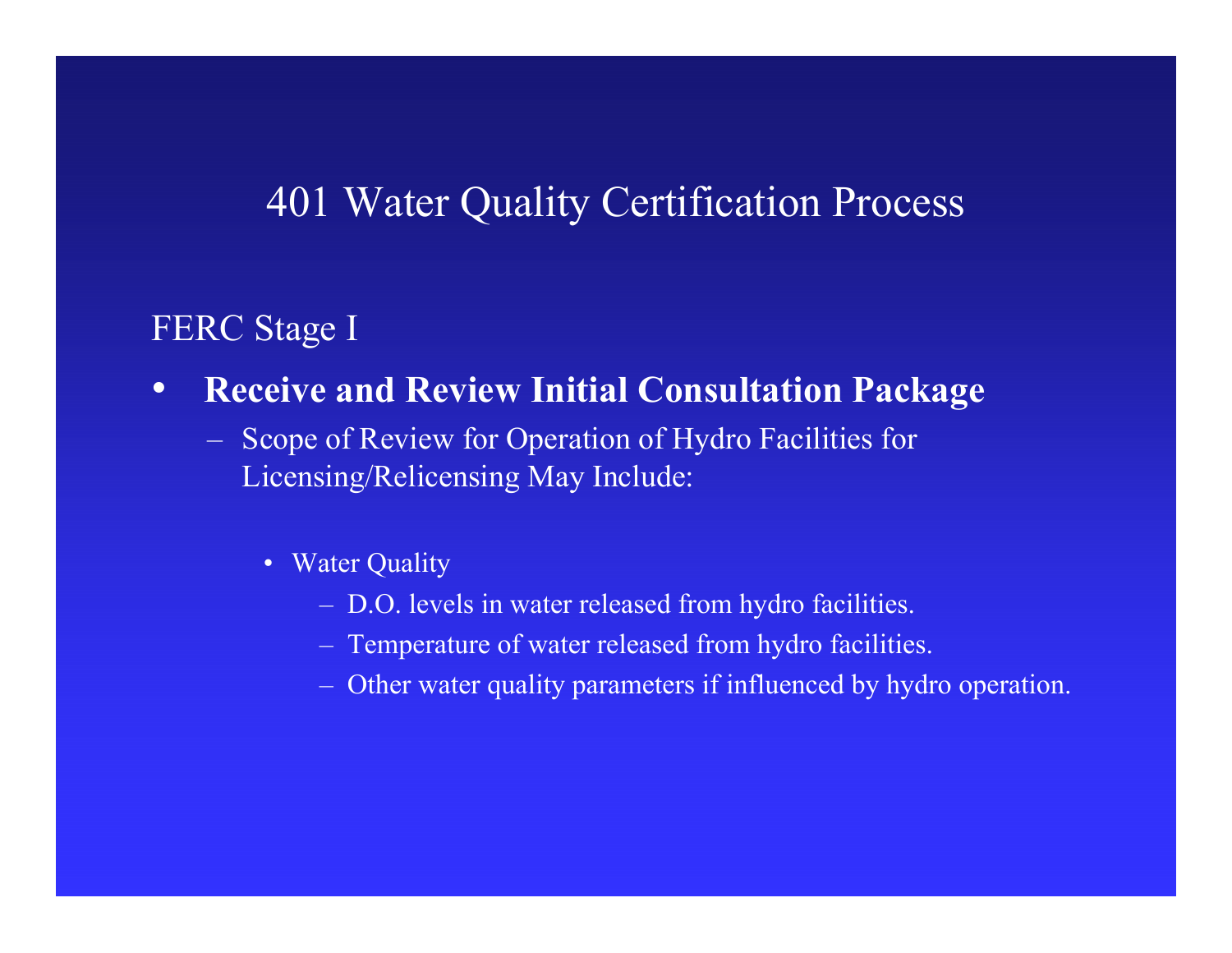- Scope of Review for Operation of Hydro Facilities for Licensing/Relicensing (continued).
	- Minimum flow releases
		- Assimilative capacity for downstream NPDES discharges.
		- Aquatic life habitat (downstream or bypass reach).
	- Endangered Species.
	- Navigation (new licenses).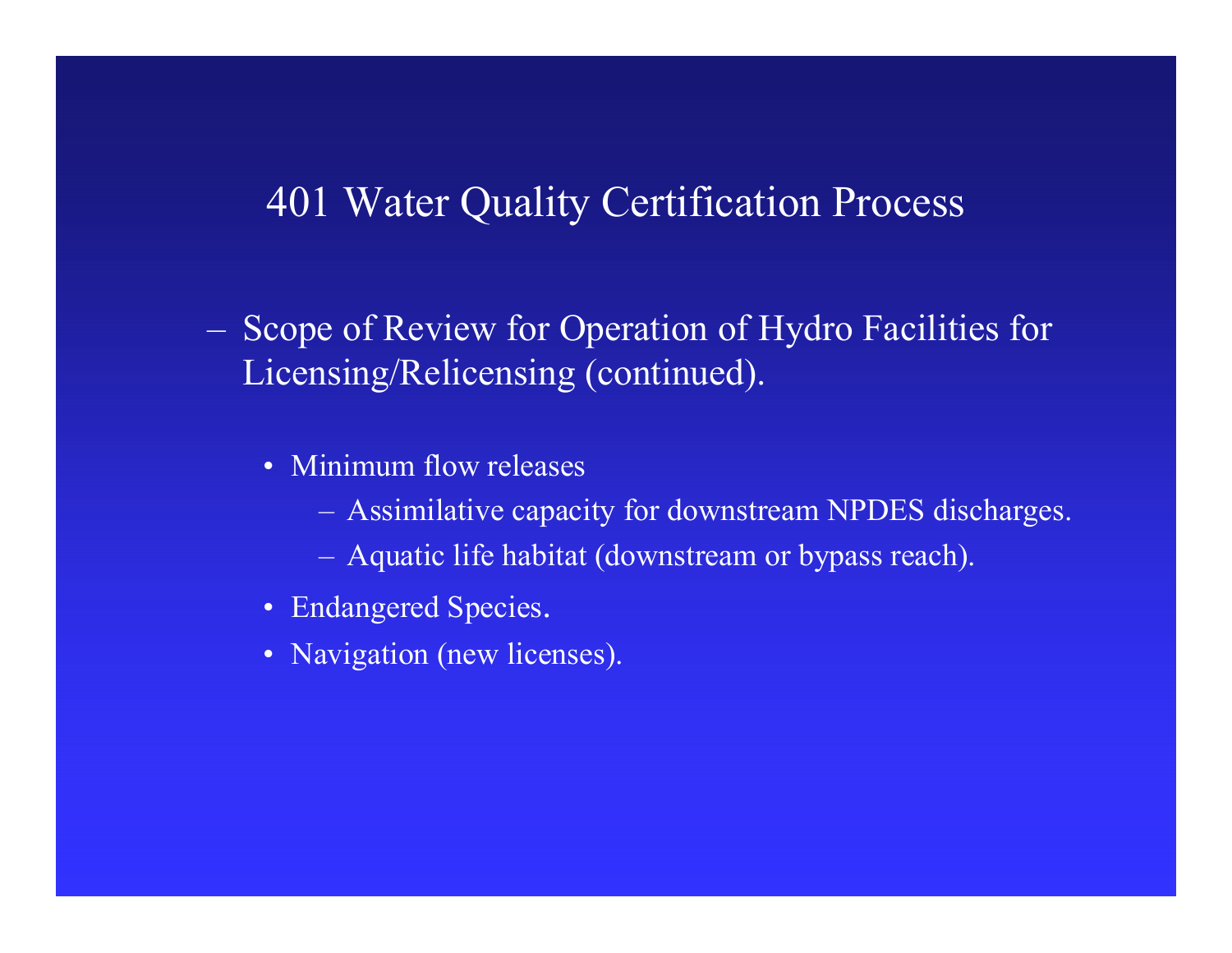#### FERC Stage I (continued)

•**Attend Interagency Meeting to Discuss Issues**

#### $\bullet$ **Provide Written Comments**

- Scope of 401 Issues.
- **Links and Construction** Additional information/data needed with justification.
- Studies needed to provide additional data needed.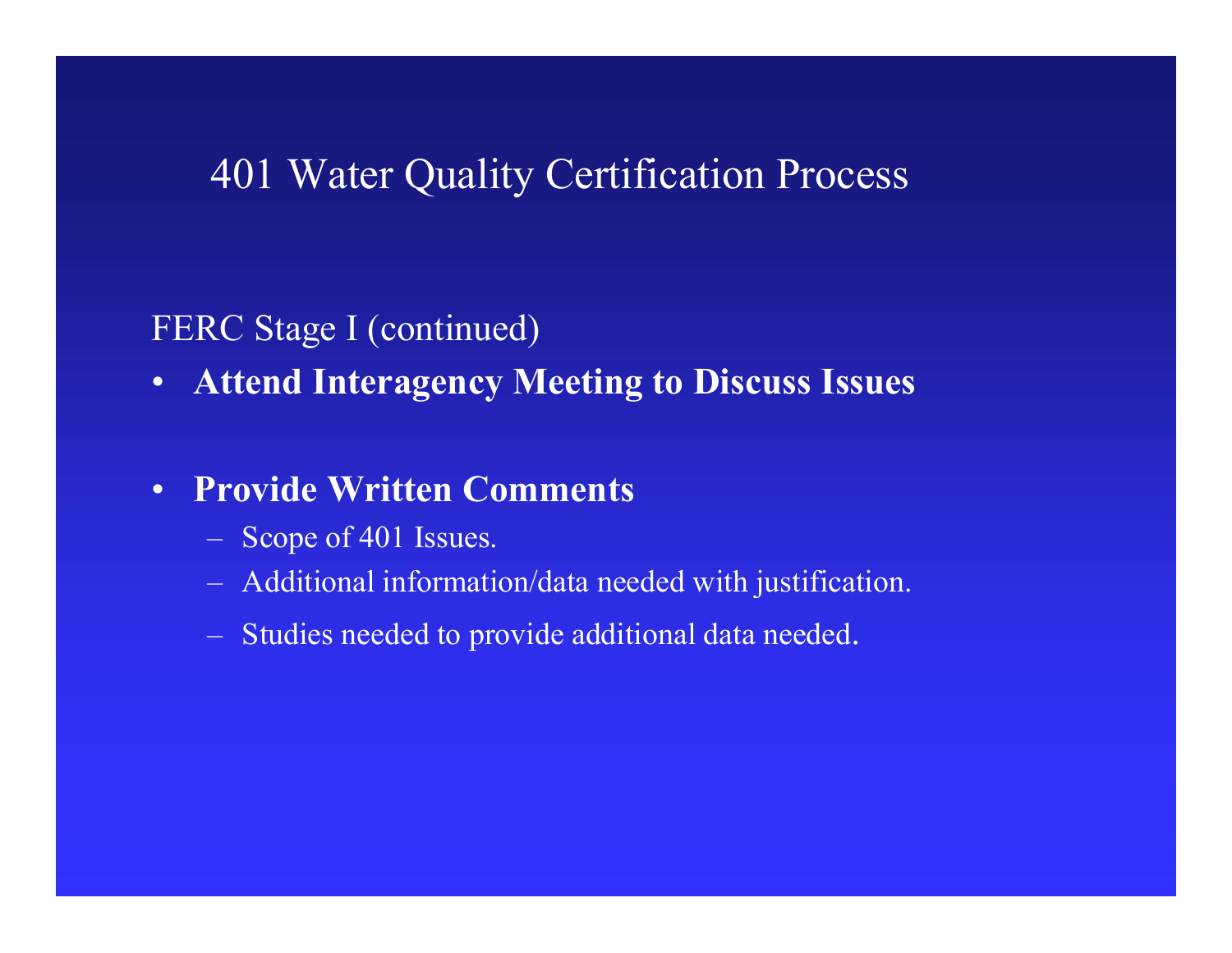#### FERC Stage II

- $\bullet$ **Study Plans Finalized After Approval By Department**
- $\bullet$  **Studies Completed**
	- Data and other technical information provided in reports
- **Applicant Submits Application For 401 Water Quality Certification**.
	- $-$  Department reviews application for completeness (study results reported/other technical information requested).
	- Other information required for processing application includes list of adjacent property owners and addresses, applicant contact information, cubic yards of fill/excavation if new license etc.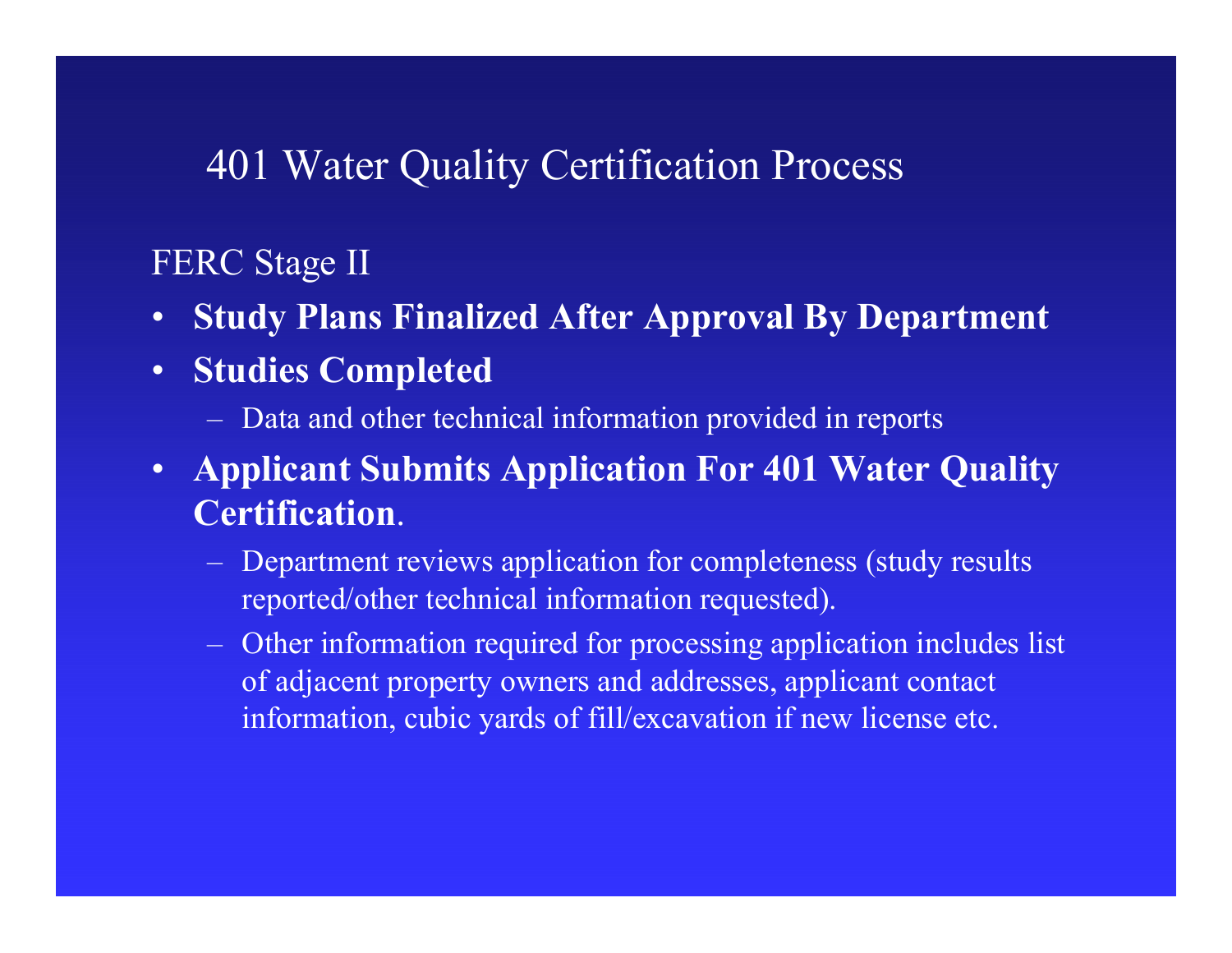- $\bullet$ **Complete Application Starts 401 Process**
- • **Department issues SCDHEC Public Notice**
	- Distributed to adjacent property owners, resource agencies, other interested parties.
		- Comments to be sent to Department within 30 days.
	- $-$  One year clock starts (Department has 1 year from Public Notice date to issue, waive, or deny certification).
		- Department has 180 to issue decision unless waiting for information/processing items from applicant (fee refunded if 180 days exceeded).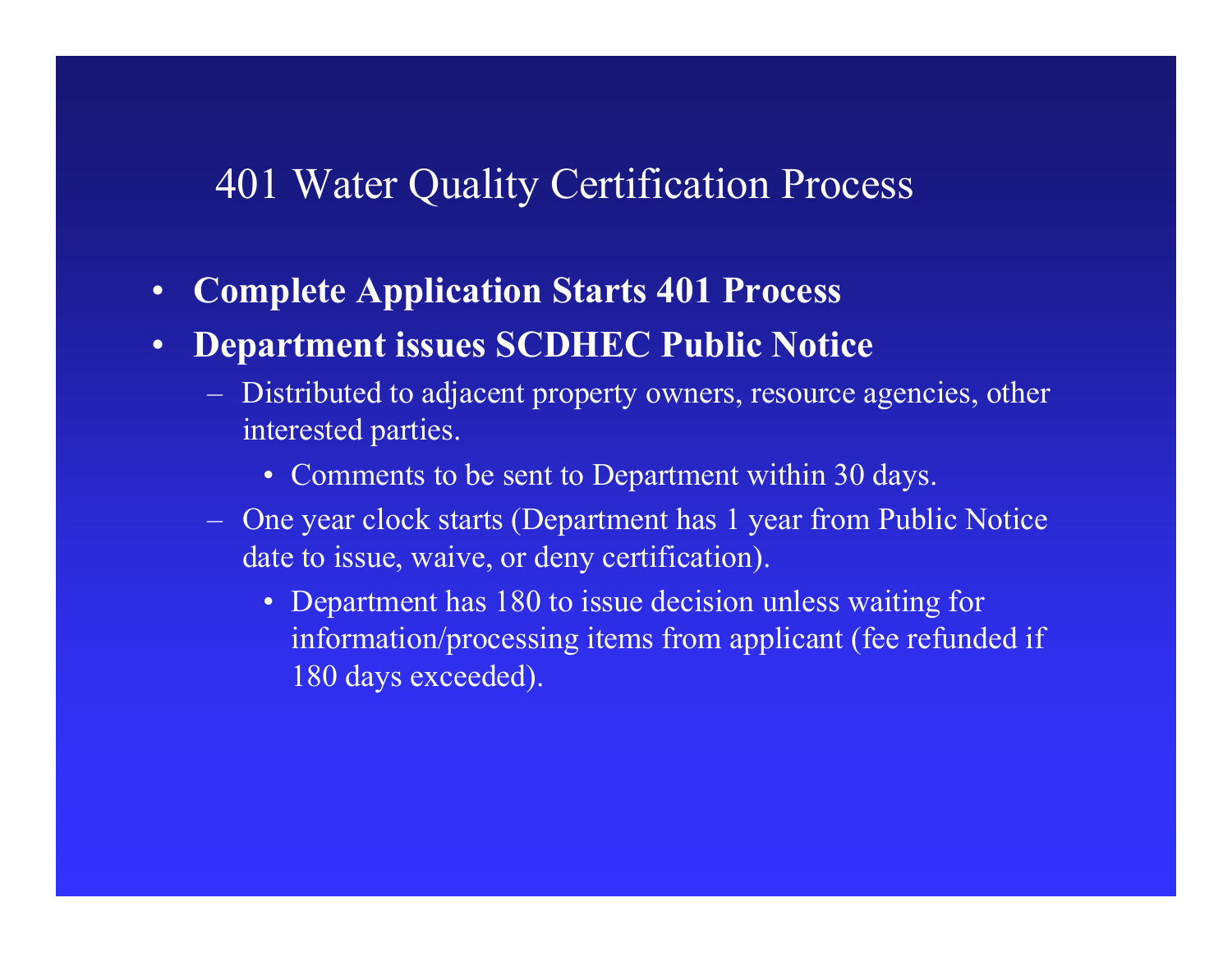#### **Post Application Process (**continued**).**

- Form sent notifying applicant of fee and newspaper affidavit requirements.
	- Applicant required to publish brief project description in newspaper .
	- Comments to be sent to Department within 15 days.
- Department Holds Public Hearing if at least 20 requests received.
	- Written comments to be sent to Department within 30 days of hearing.
- $-$ 401 Technical Review Process Officially Starts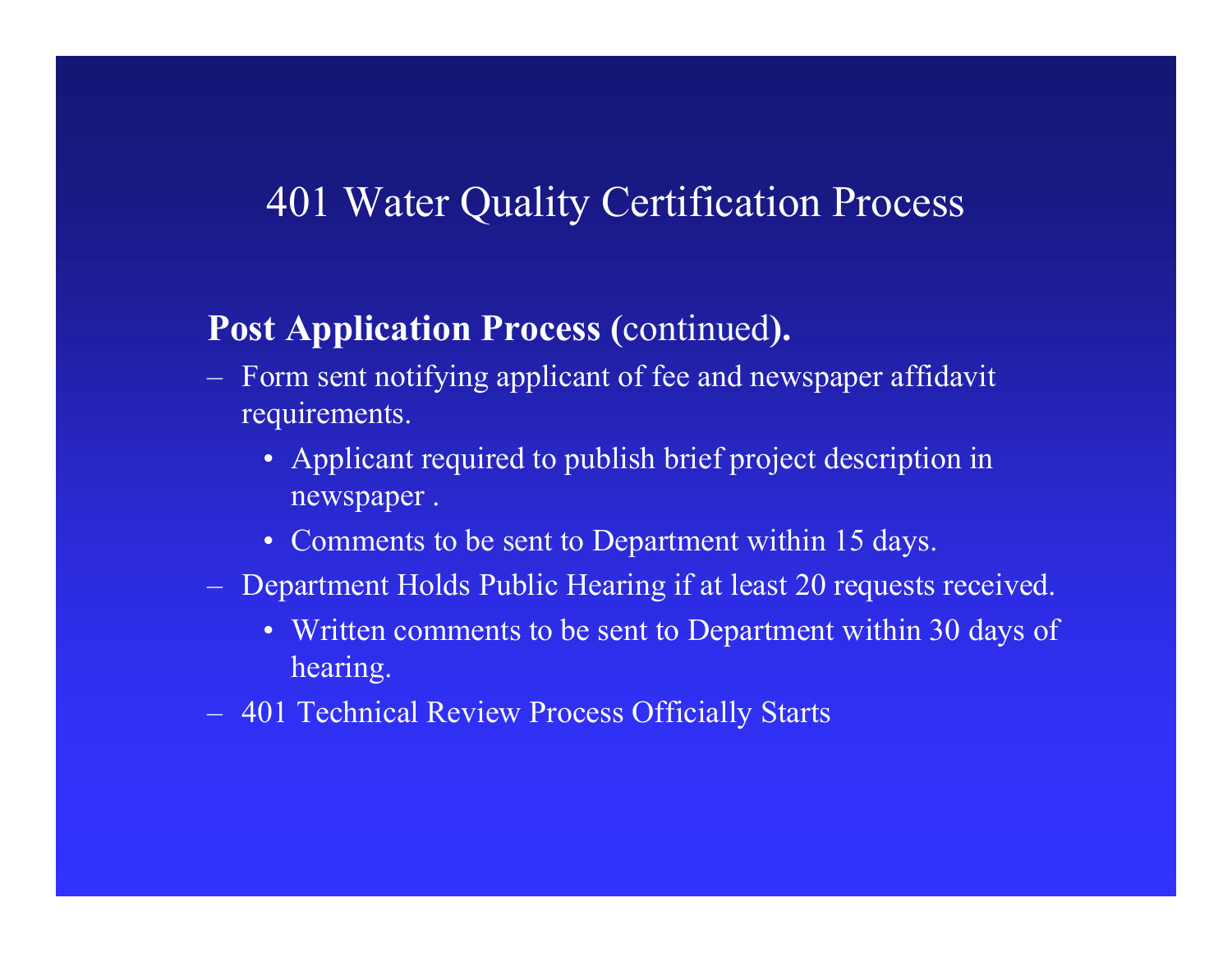#### **Post Application Process (continued)**

- $\bullet$  **Staff Assessment Prepared When Technical Review Complete**
	- **Links of the Company's Company's Company's**  Staff Assessment is the document supporting 401 decision and conditions.
	- **Links and Construction**  Written Assessment addresses the water quality impacts of the project and makes conclusions concerning compliance with water quality standards and protection of classified uses.
	- Considers comments received.
	- **Links and Construction**  Conditions are project specific, but may include minimum flow requirements (including bypass reaches), hydro operations addressing water quality (e.g., turbine venting) sediment passage, notification of downstream water users if water withheld, notification of fish kills etc.
	- $-$  Coastal Zone Consistency Certification and/or Navigable Waters Permit with Conditions Incorporated (if applicable).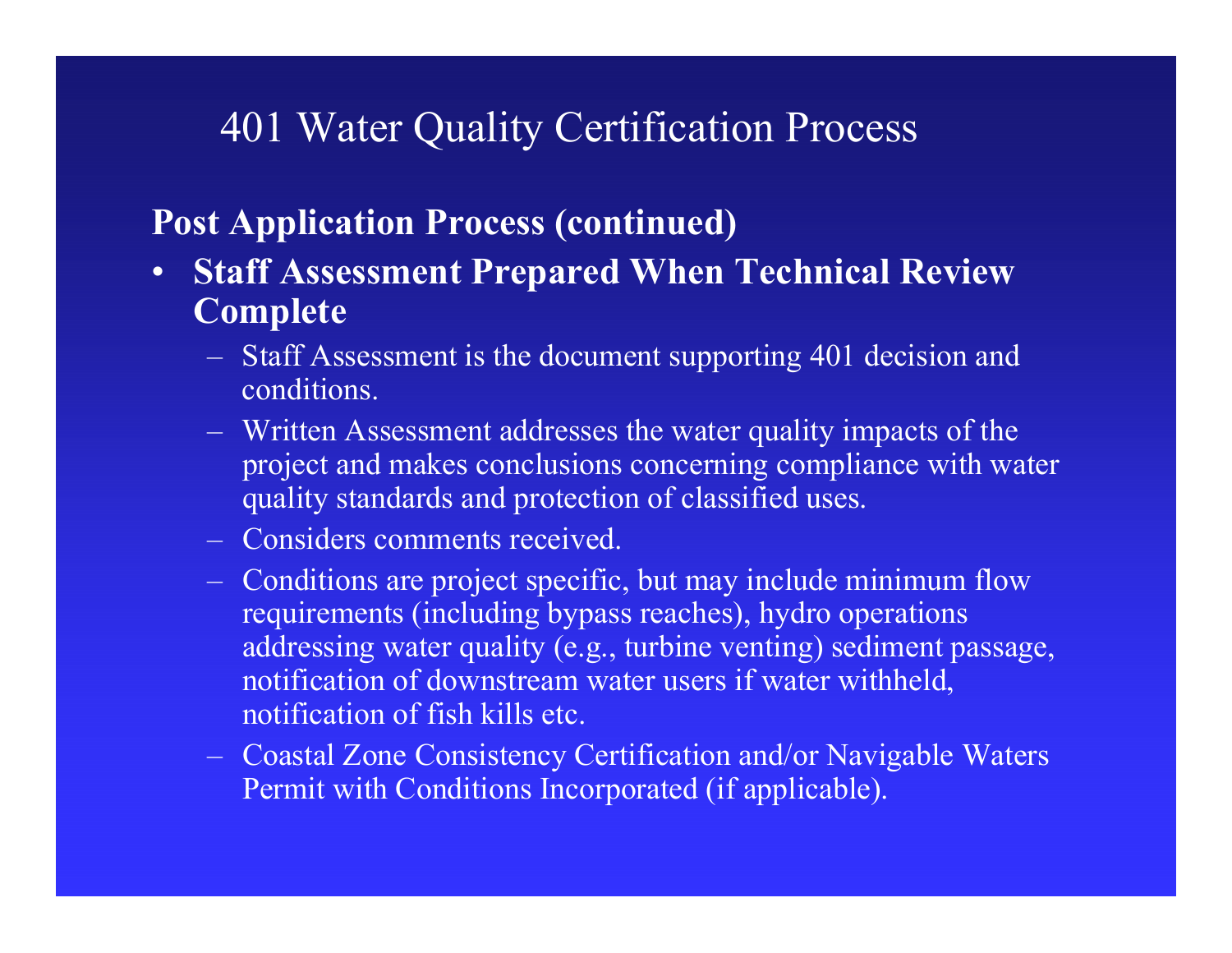#### $\bullet$ **Notice of Proposed Decision (NOPD) Issued**

- Notice lists conditions and has Staff Assessment attached
- and the contract of the contract of Notice is sent to applicant, adjacent property owners, resource agencies and other interested (commenting) parties.
- and the contract of the contract of Gives recipients opportunity to appeal 401 WQC decision within 15 days.
- – If Certification Decision Appealed Legal Department Processes in Accordance with Contested Case Procedures DHEC Regulation 61-72.
- $\bullet$ **Final Certification Decision Issued** (if no appeal).

Certification letter with conditions issued to applicant